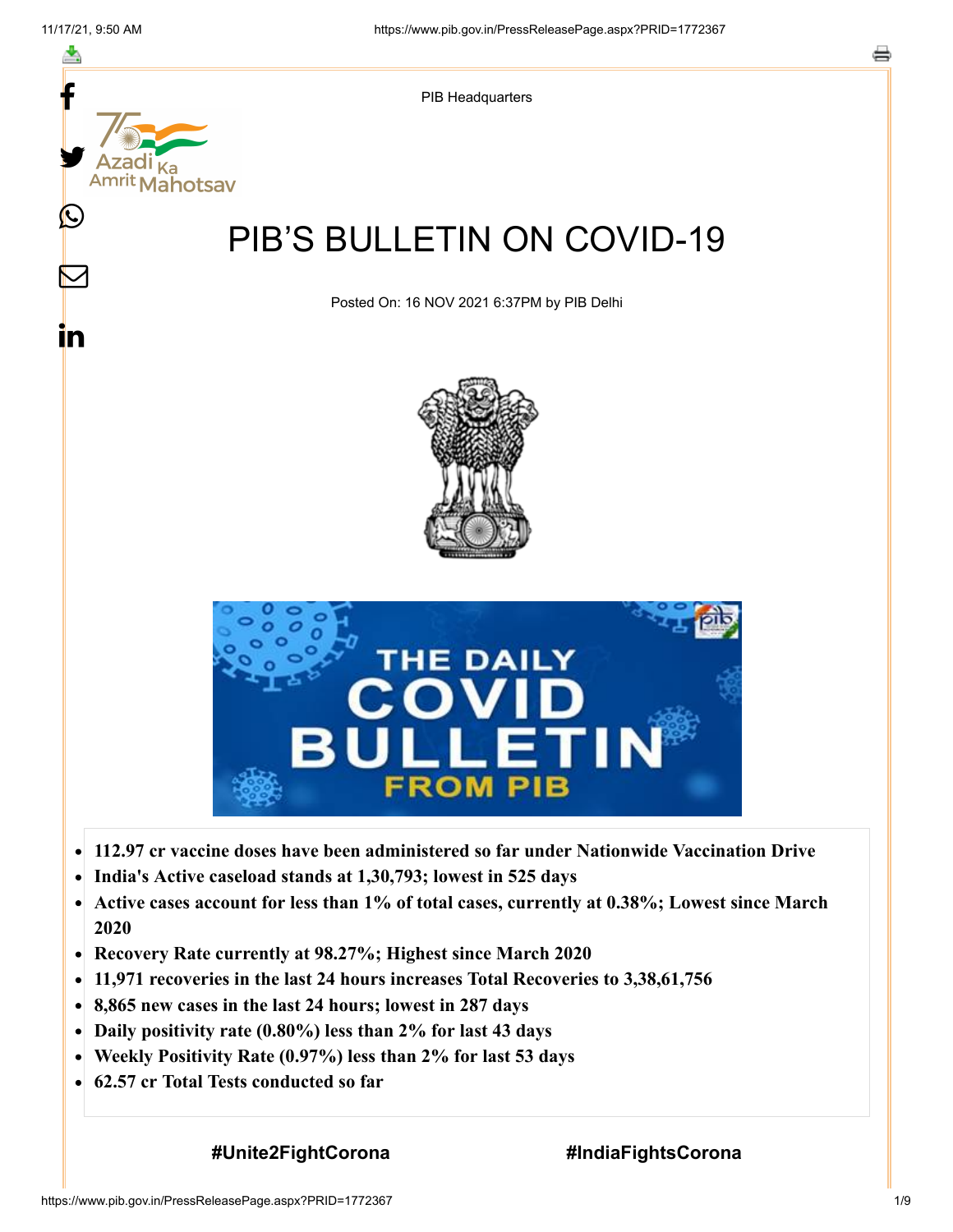

## **COVID-19 Update**

**India's Cumulative COVID-19 Vaccination Coverage exceeds 112.97 Cr**

**More than 59.75 Lakh doses administered in the last 24 hours**

**Recovery Rate currently at 98.27%**

**8,865 New Cases reported in the last 24 hours**

**India's Active Caseload(1,30,793) is lowest in 525 days**

**Weekly Positivity Rate (0.97%) less than 2% for last 53 days**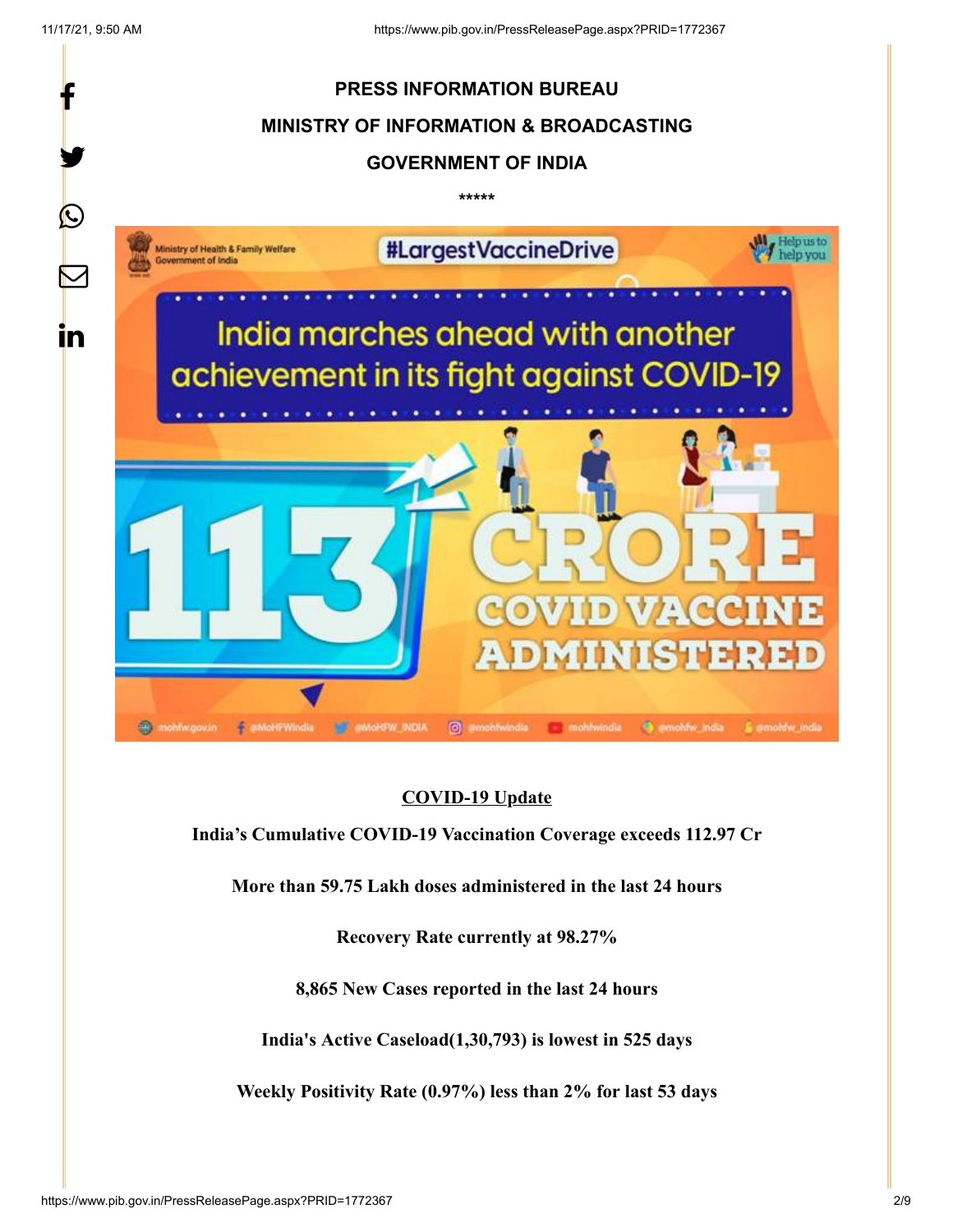With the administration of 59,75,469 vaccine doses in the last 24 hours, India's COVID-19 vaccination coverage has exceeded 112.97 Cr (1,12,97,84,045) as per provisional reports till 7 am today. This has been achieved through 1,16,00,209 sessions. f

The break-up of the cumulative figure as per the provisional report till 7 am today include:

| <b>HCWs</b><br>Ŀ      | $1st$ Dose           | 1,03,80,660     |
|-----------------------|----------------------|-----------------|
|                       | $2nd$ Dose           | 93,42,630       |
| in <sub>FLWs</sub>    | $1st$ Dose           | 1,83,74,266     |
|                       | $2nd$ Dose           | 1,61,98,084     |
| Age Group 18-44 years | $1st$ Dose           | 43,40,97,627    |
|                       | $2nd$ Dose           | 17,34,44,599    |
| Age Group 45-59 years | $1st$ Dose           | 17,86,66,772    |
|                       | $2nd$ Dose           | 10,58,01,615    |
| Over 60 years         | $1st$ Dose           | 11, 19, 42, 501 |
|                       | 2 <sup>nd</sup> Dose | 7,15,35,291     |
| <b>Total</b>          |                      | 1,12,97,84,045  |
|                       |                      |                 |

The recovery of **11,971** patients in the last 24 hours has increased the cumulative tally of recovered patients (since the beginning of the pandemic) to **3,38,61,756.**

Consequently, India's recovery rate stands at **98.27%**.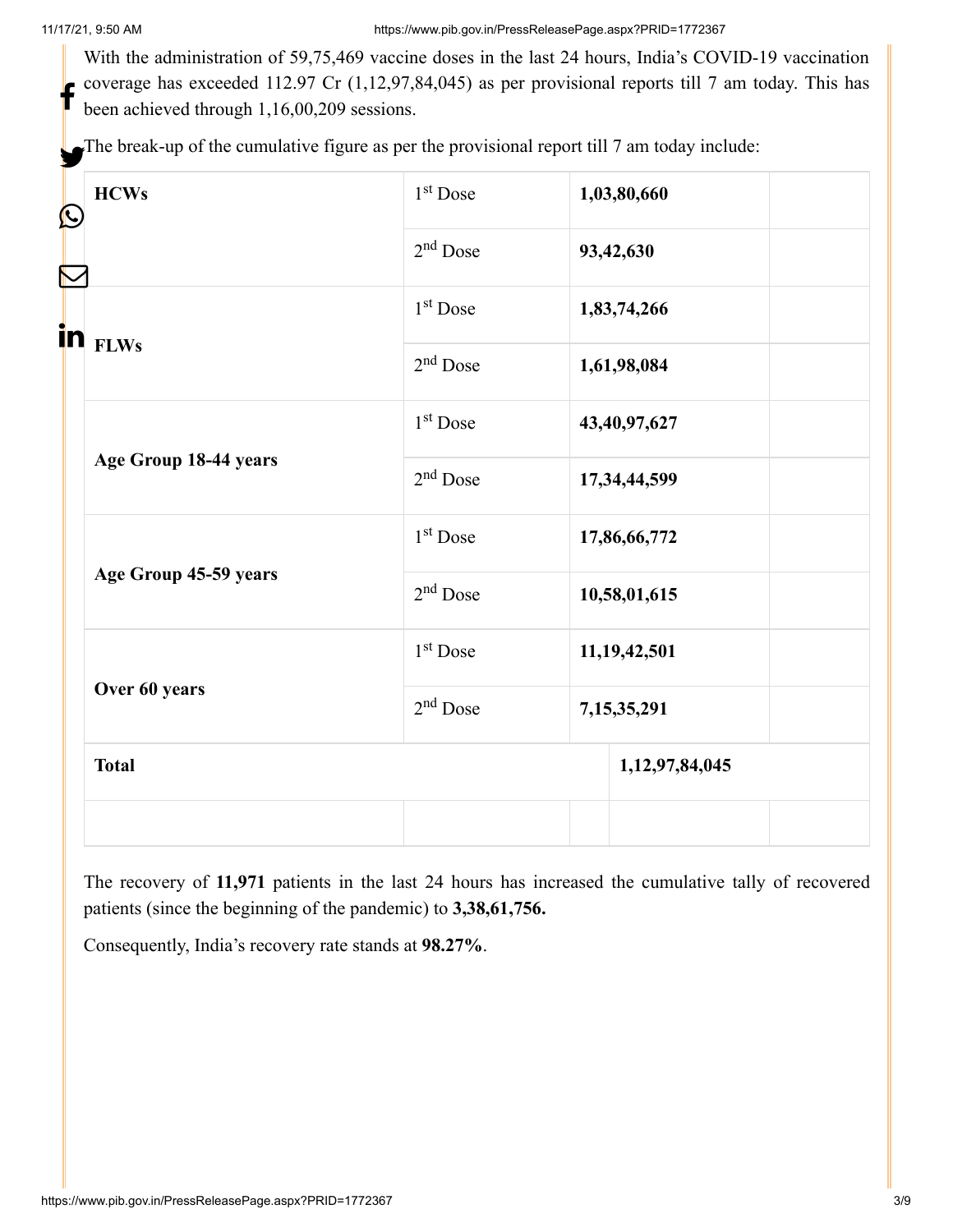11/17/21, 9:50 AM https://www.pib.gov.in/PressReleasePage.aspx?PRID=1772367



Sustained and collaborative efforts by the Centre and the States/UTs continue the trend of less than 50,000 Daily New Cases that is being reported for 142 consecutive days now.



**8,865 new cases** were reported in the last 24 hours.

The Active Caseload is presently at **1,30,793 is lowest in 525 days.** Active cases presently constitute **0.38%** of the country's total Positive Cases, which **is lowest since March 2020.**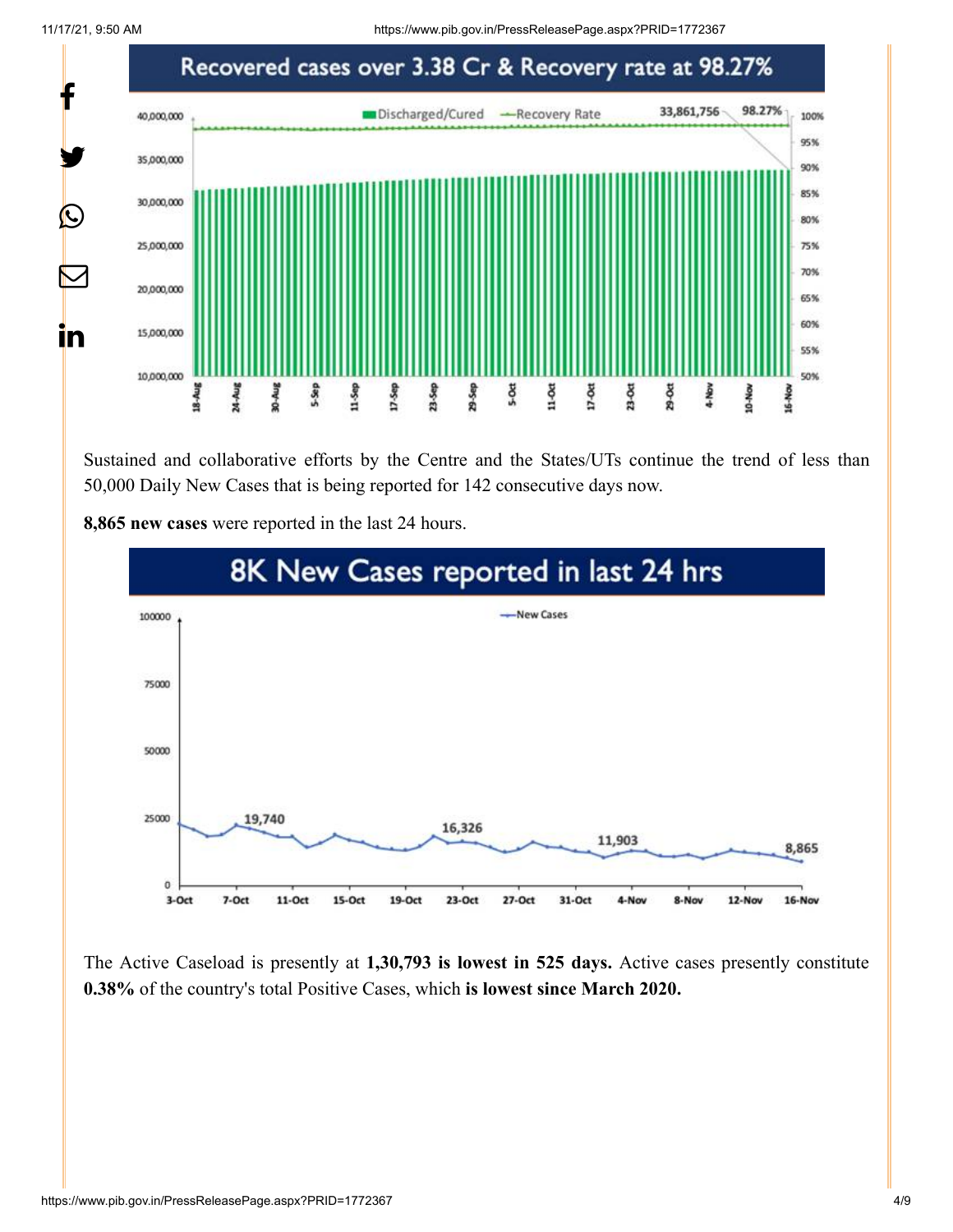11/17/21, 9:50 AM https://www.pib.gov.in/PressReleasePage.aspx?PRID=1772367





The testing capacity across the country continues to be expanded. The last 24 hours saw a total of11,07,617tests being conducted. India has so far conducted over **62.57 Cr (62,57,74,159**) cumulative tests.

While testing capacity has been enhanced across the country, **Weekly Positivity Rate at 0.97% remains less than 2% for the last 53 days now.** The **Daily Positivity rate reported to be 0.80%.** The daily Positivity rate has remained below2% for last 43 days and below 3% for 78 consecutive days now.



<https://pib.gov.in/PressReleasePage.aspx?PRID=1772187>

## **Update on COVID-19 Vaccine Availability in States/UTs**

**More than 125 Crore vaccine doses provided to States/UTs**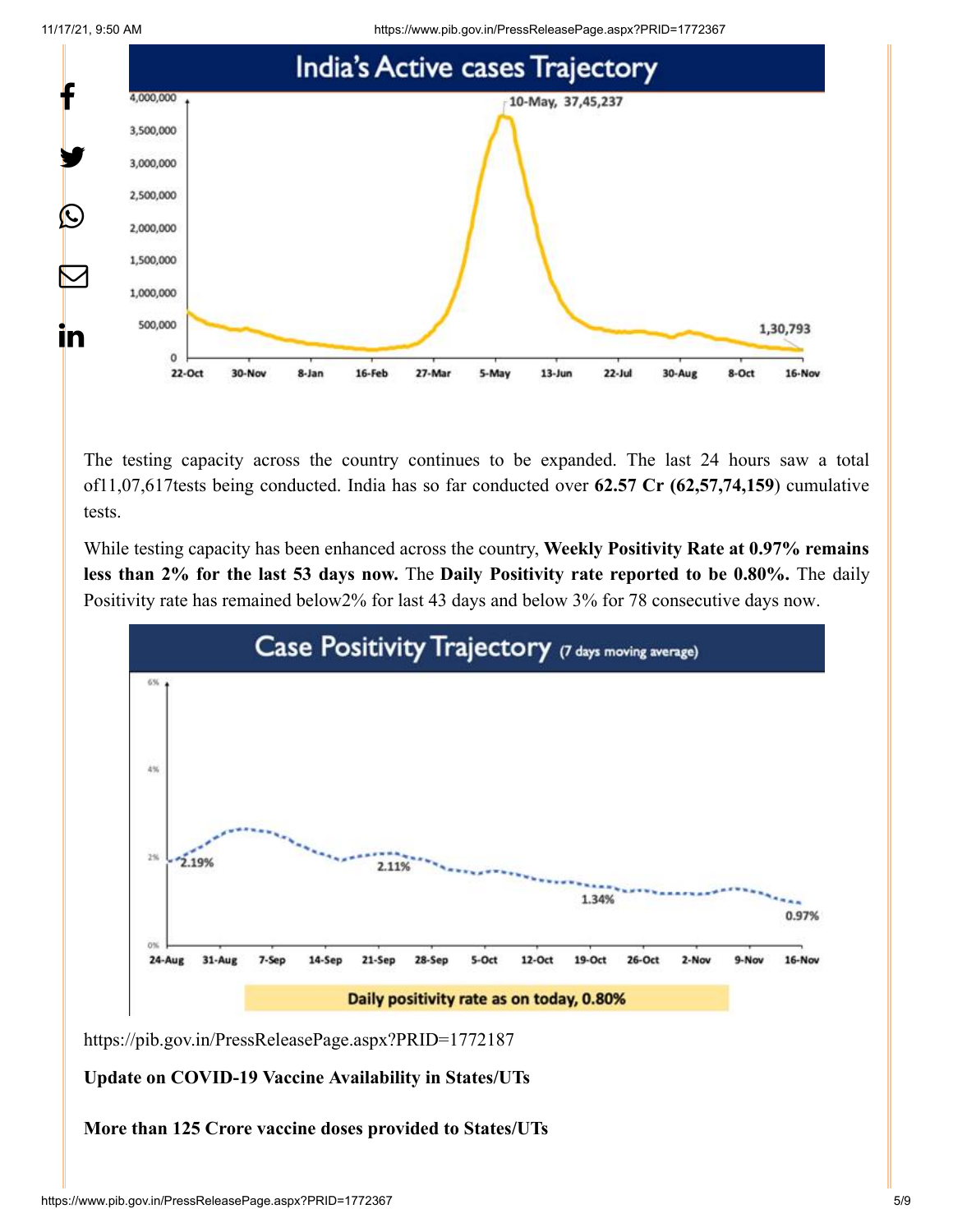## **More than 19.55 Crore balance and unutilized vaccine doses still available with States/UTs** f

The Union Government is committed to accelerating the pace and expanding the scope of COVID-19 vaccination throughout the country. The new phase of universalization of COVID-19 vaccination commenced from 21st June 2021. The vaccination drive has been ramped up through availability of more vaccines, advance visibility of vaccine availability to States and UTs for enabling better planning by them, and streamlining the vaccine supply chain.

As part of the nationwide vaccination drive, Government of India has been supporting the States and UTs by providing them COVID Vaccines free of cost. In the new phase of the universalization of the COVID19 vaccination drive, the Union Government will procure and supply (free of cost) 75% of the Pvaccines being produced by the vaccine manufacturers in the country to States and UTs.

| <b>VACCINE DOSES</b>     | (As on 15 <sup>th</sup> November 2021) |
|--------------------------|----------------------------------------|
| <b>SUPPLIED</b>          | 1,25,74,91,730                         |
| <b>BALANCE AVAILABLE</b> | 19,55,55,996                           |

More than 125 crore (1,25,74,91,730) vaccine doses have been provided to States/UTs so far through Govt of India (free of cost channel) and through direct state procurement category.

More than 19.55 Cr (19,55,55,996) balance and unutilized COVID Vaccine doses are still available with the States/UTs to be administered.

<https://pib.gov.in/PressReleasePage.aspx?PRID=1772186>

**Dr. Mansukh Mandaviya discusses strengthening of Prime Minister's 'Har Ghar Dastak' campaign with NGOs, CSOs and Development Partners**

**"Modi Ji has always emphasized that the achievement with regard to COVID Vaccination is a collective effort of the entire country"**

"Pradhan Mantri Shri Narendra Modi Ji had re-iterated that achievements with regards to vaccination belong to the entire country and not the government alone.Involvement of all stakeholders working according to their expertise and capacity to achieve a collective goal is the very essence of democracy". This was stated by Dr. Mansukh Mandaviya, Union Minister of Health and Family Welfare today as he interacted with representatives of various stakeholders helping the Government in furthering the reach and coverage of COVID vaccination across the country. Dr. Bharati Pravin Pawar, Union Minister of State for Health and Family Welfare joined digitally from her constituency.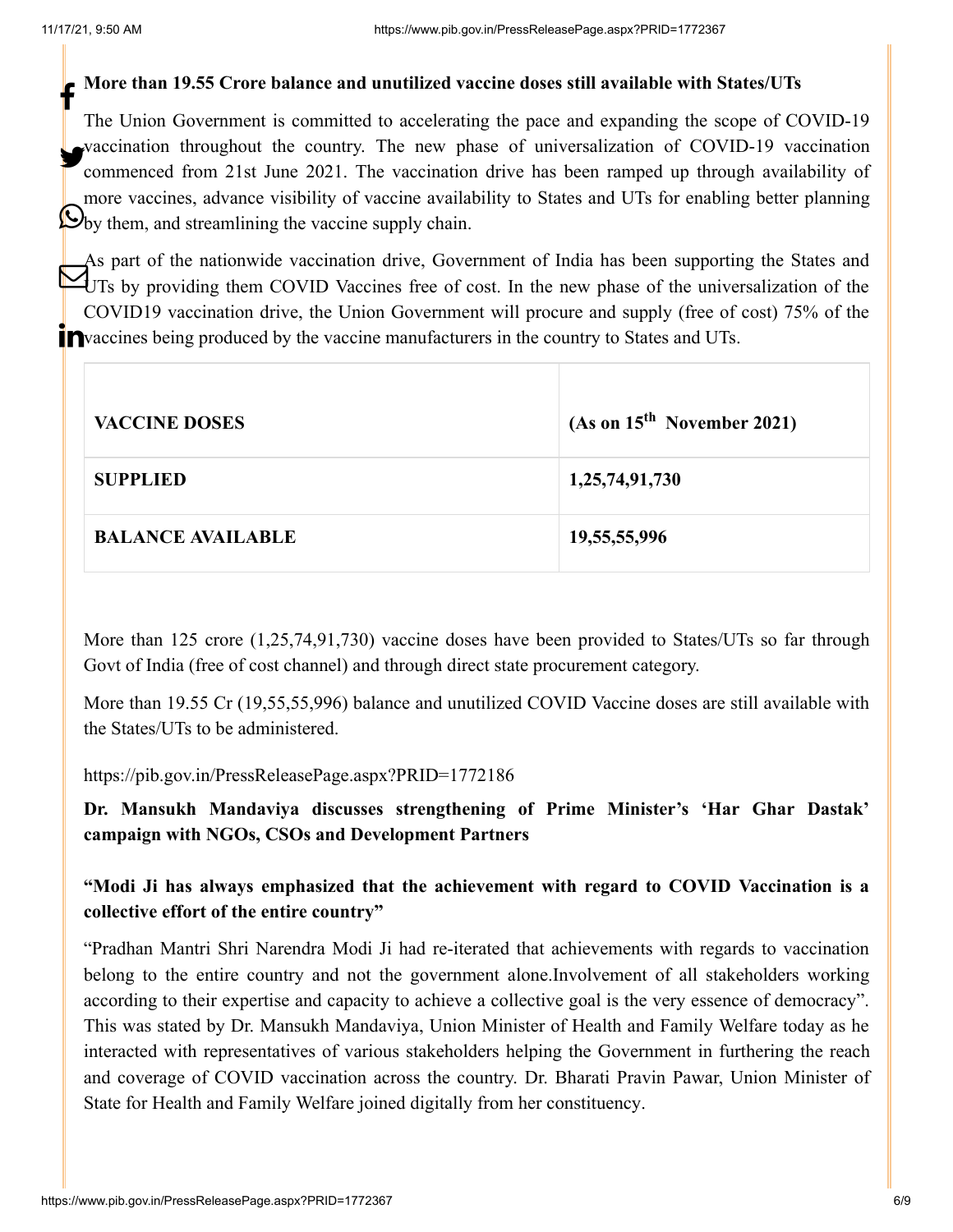∨

 $\mathsf{I}$ 

Dr. Mandaviya noted that Jan-Bhagidari is essential for such a mammoth exercise like India's vaccination programme. "India stood tall in COVID crisis because of the initiative of non-government organisations and civil society organisations who supplemented the efforts of the government to ensure that nobody went to sleep on a hungry stomach during the COVID lockdown." He also noted their **Contribution** in ensuring that 80% of the population and 40% of the population receive their first and second dose of the vaccine, respectively. f

**<https://pib.gov.in/PressReleasePage.aspx?PRID=1772268>**

**Important Tweets**

Interacted with NGOs & CSOs of the country.

Discussed how an enhanced partnership between Govt & these organisations will strengthen our [#HarGharDastak](https://twitter.com/hashtag/HarGharDastak?src=hash&ref_src=twsrc%5Etfw) vaccination campaign.

Our Govt seeks support of the organisations to take our campaign to every nook & corner of the country. [pic.twitter.com/5w1sTAyyfr](https://t.co/5w1sTAyyfr)

— Dr Mansukh Mandaviya (@mansukhmandviya) [November 16, 2021](https://twitter.com/mansukhmandviya/status/1460487076080599044?ref_src=twsrc%5Etfw)

सदी की ये सबसे बड़ी महामारी जितनी चुनौतीपूर्ण थी, उतनी ही इसके खिलाफ देश की लड़ाई भी असाधारण रही है।

आज हम दुनिया का सबसे बड़ा वैक्सीनेशन प्रोग्राम भी चला रहे हैं।

कुछ सप्ताह पहले ही देश ने 100 करोड़ वैक्सीन डोज का पड़ाव पार किया है: PM [@NarendraModi](https://twitter.com/narendramodi?ref_src=twsrc%5Etfw) जी [pic.twitter.com/WPYbMHOY7S](https://t.co/WPYbMHOY7S)

— Dr Mansukh Mandaviya (@mansukhmandviya) [November 16, 2021](https://twitter.com/mansukhmandviya/status/1460494598011113472?ref_src=twsrc%5Etfw)

[#LargestVaccineDrive](https://twitter.com/hashtag/LargestVaccineDrive?src=hash&ref_src=twsrc%5Etfw)

➡️Dr [@mansukhmandviya](https://twitter.com/mansukhmandviya?ref_src=twsrc%5Etfw) discusses strengthening of Prime Minister's '[#HarGharDastak'](https://twitter.com/hashtag/HarGharDastak?src=hash&ref_src=twsrc%5Etfw) campaign with NGOs, CSOs and Development Partners.

Read More:<https://t.co/ZqbcuI7GKc> [pic.twitter.com/x1sD6A8plo](https://t.co/x1sD6A8plo)

— Ministry of Health (@MoHFW\_INDIA) [November 16, 2021](https://twitter.com/MoHFW_INDIA/status/1460537820586516482?ref_src=twsrc%5Etfw)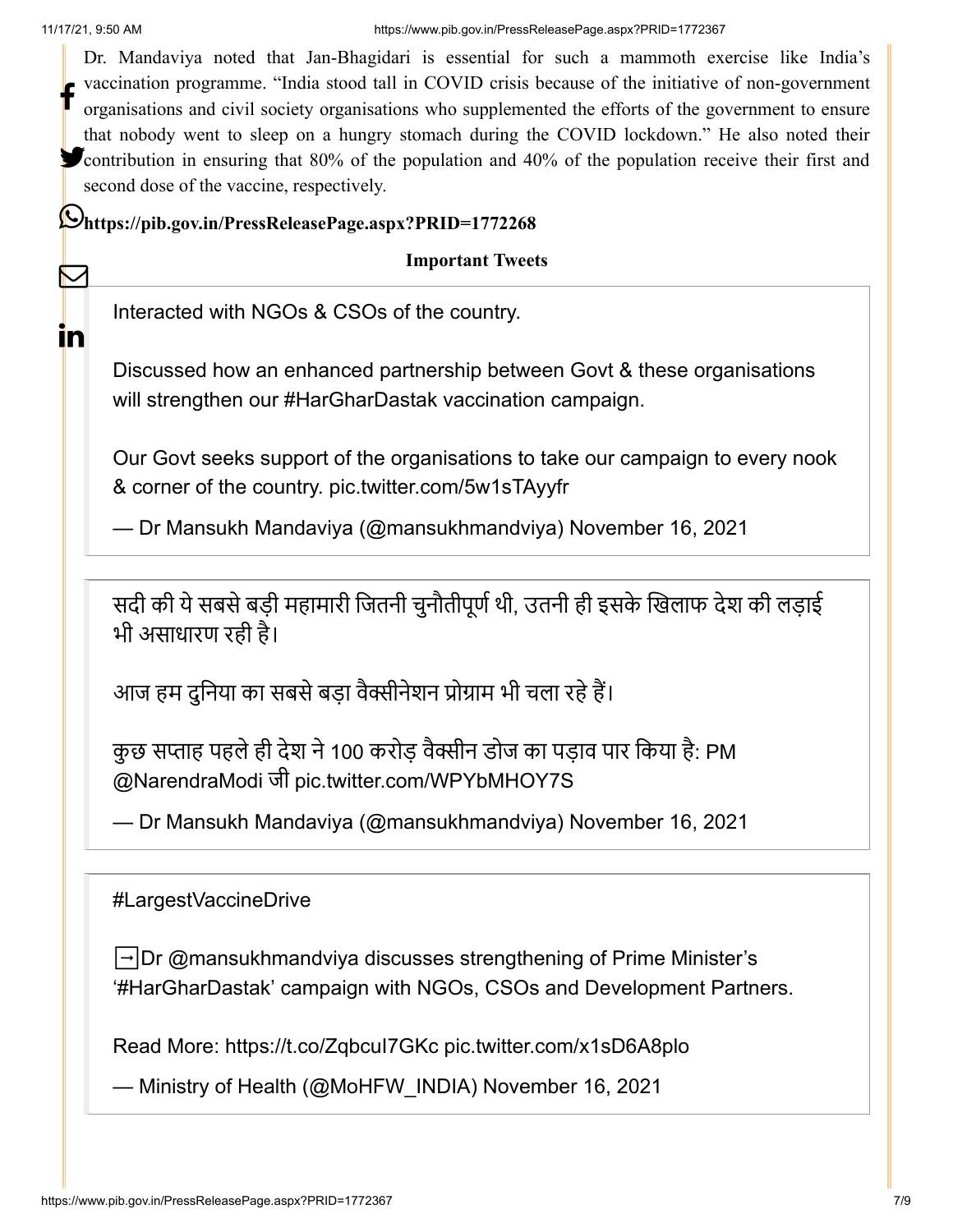f

У.

 $\bigcirc$ 

 $\bf \nabla$ 

in

[#IndiaFightsCorona](https://twitter.com/hashtag/IndiaFightsCorona?src=hash&ref_src=twsrc%5Etfw):

- ✅11,971 patients recovered during last 24 hours
- ✅3.38 crore total recoveries across the country so far

✅Recovery rate increases to 98.27[%#Unite2FightCorona](https://twitter.com/hashtag/Unite2FightCorona?src=hash&ref_src=twsrc%5Etfw) [#StaySafe](https://twitter.com/hashtag/StaySafe?src=hash&ref_src=twsrc%5Etfw)

2/4 [pic.twitter.com/JHxwUXP0qK](https://t.co/JHxwUXP0qK)

— #IndiaFightsCorona (@COVIDNewsByMIB) [November 16, 2021](https://twitter.com/COVIDNewsByMIB/status/1460510001907134470?ref_src=twsrc%5Etfw)

[#IndiaFightsCorona](https://twitter.com/hashtag/IndiaFightsCorona?src=hash&ref_src=twsrc%5Etfw):

✅11,971 patients recovered during last 24 hours

✅3.38 crore total recoveries across the country so far

✅Recovery rate increases to 98.27[%#Unite2FightCorona](https://twitter.com/hashtag/Unite2FightCorona?src=hash&ref_src=twsrc%5Etfw) [#StaySafe](https://twitter.com/hashtag/StaySafe?src=hash&ref_src=twsrc%5Etfw)

2/4 [pic.twitter.com/JHxwUXP0qK](https://t.co/JHxwUXP0qK)

— #IndiaFightsCorona (@COVIDNewsByMIB) [November 16, 2021](https://twitter.com/COVIDNewsByMIB/status/1460510001907134470?ref_src=twsrc%5Etfw)

[#IndiaFightsCorona](https://twitter.com/hashtag/IndiaFightsCorona?src=hash&ref_src=twsrc%5Etfw):

[#COVID19](https://twitter.com/hashtag/COVID19?src=hash&ref_src=twsrc%5Etfw) UPDATE (As on 16th November, 2021)

✅8,865 new cases in the last 24 hours

✅Daily positivity rate reported to be 0.80%[#Unite2FightCorona](https://twitter.com/hashtag/Unite2FightCorona?src=hash&ref_src=twsrc%5Etfw) [#StaySafe](https://twitter.com/hashtag/StaySafe?src=hash&ref_src=twsrc%5Etfw)

1/4 [pic.twitter.com/Oz4puhvoRb](https://t.co/Oz4puhvoRb)

— #IndiaFightsCorona (@COVIDNewsByMIB) [November 16, 2021](https://twitter.com/COVIDNewsByMIB/status/1460509993887690755?ref_src=twsrc%5Etfw)

**\*\*\*\*\*\*\*\*\***